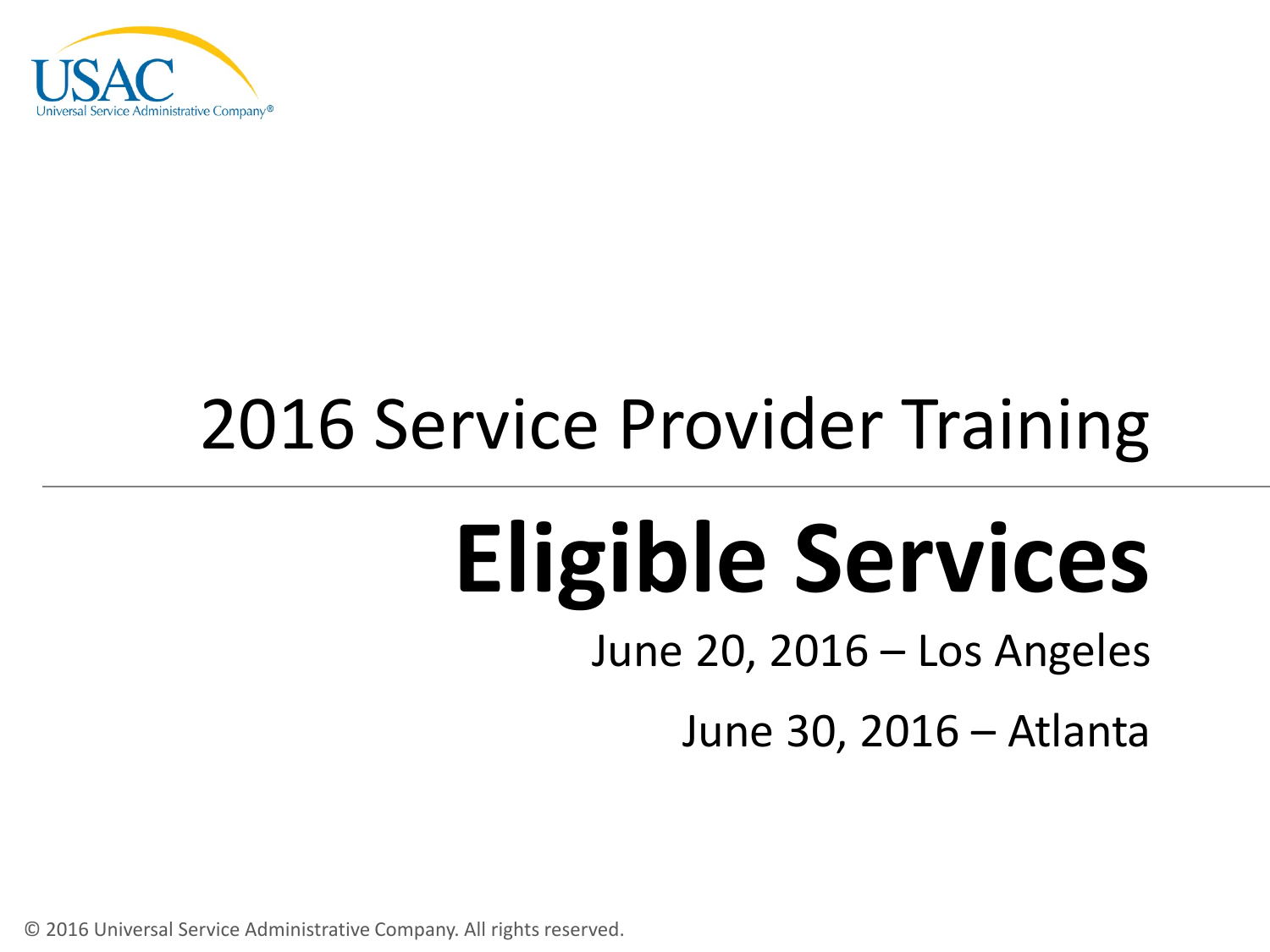



#### **Today we'll talk about:**

- Eligible Services List (ESL)
	- Category One
		- Broadband
		- Voice Services
	- Miscellaneous

• Pricing Transparency

- Category Two
	- Internal Connections
	- Managed Internal Broadband Networks
	- Basic Maintenance of Internal Connections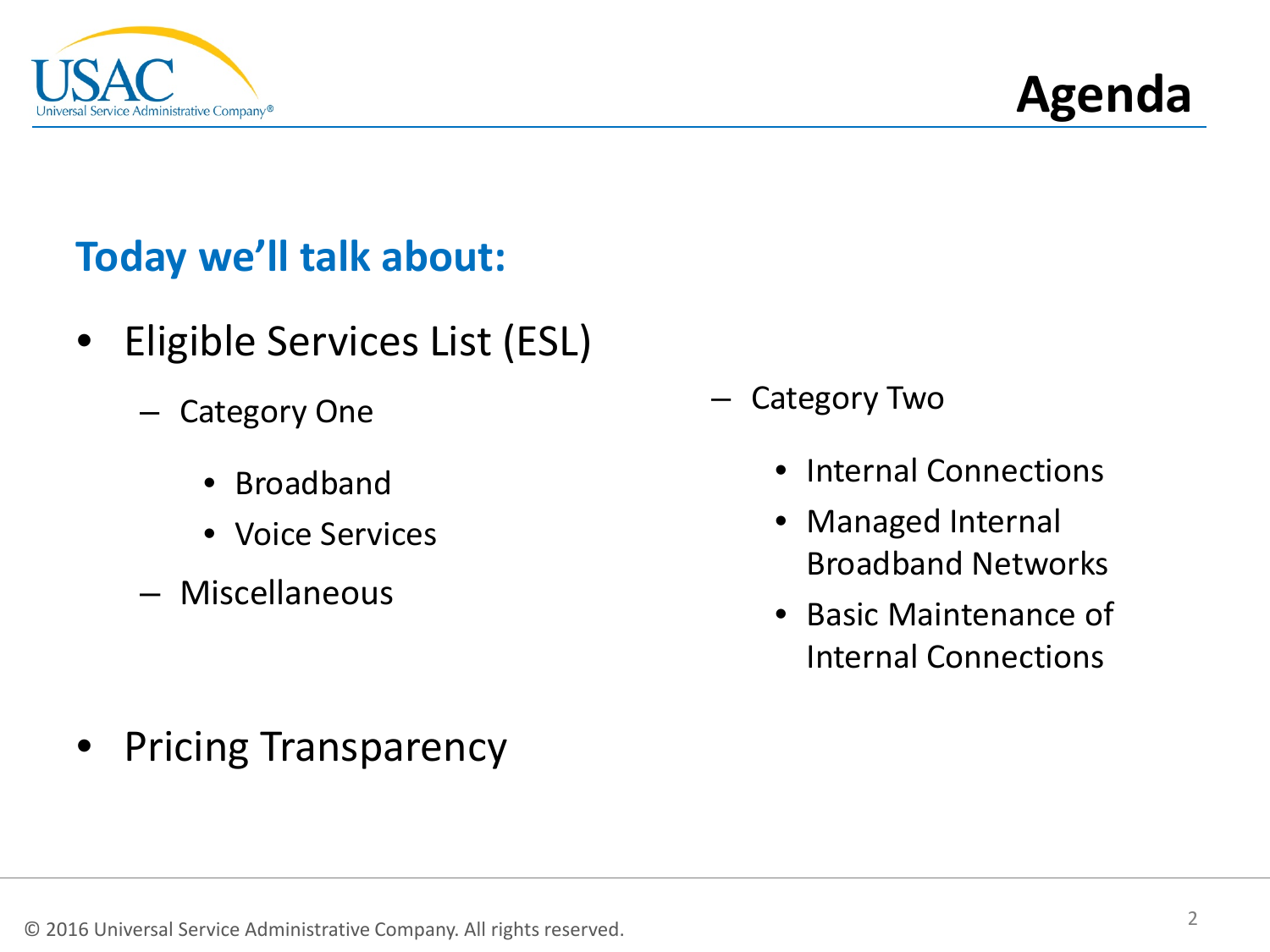

### Eligible Services

# **Eligible Services Overview**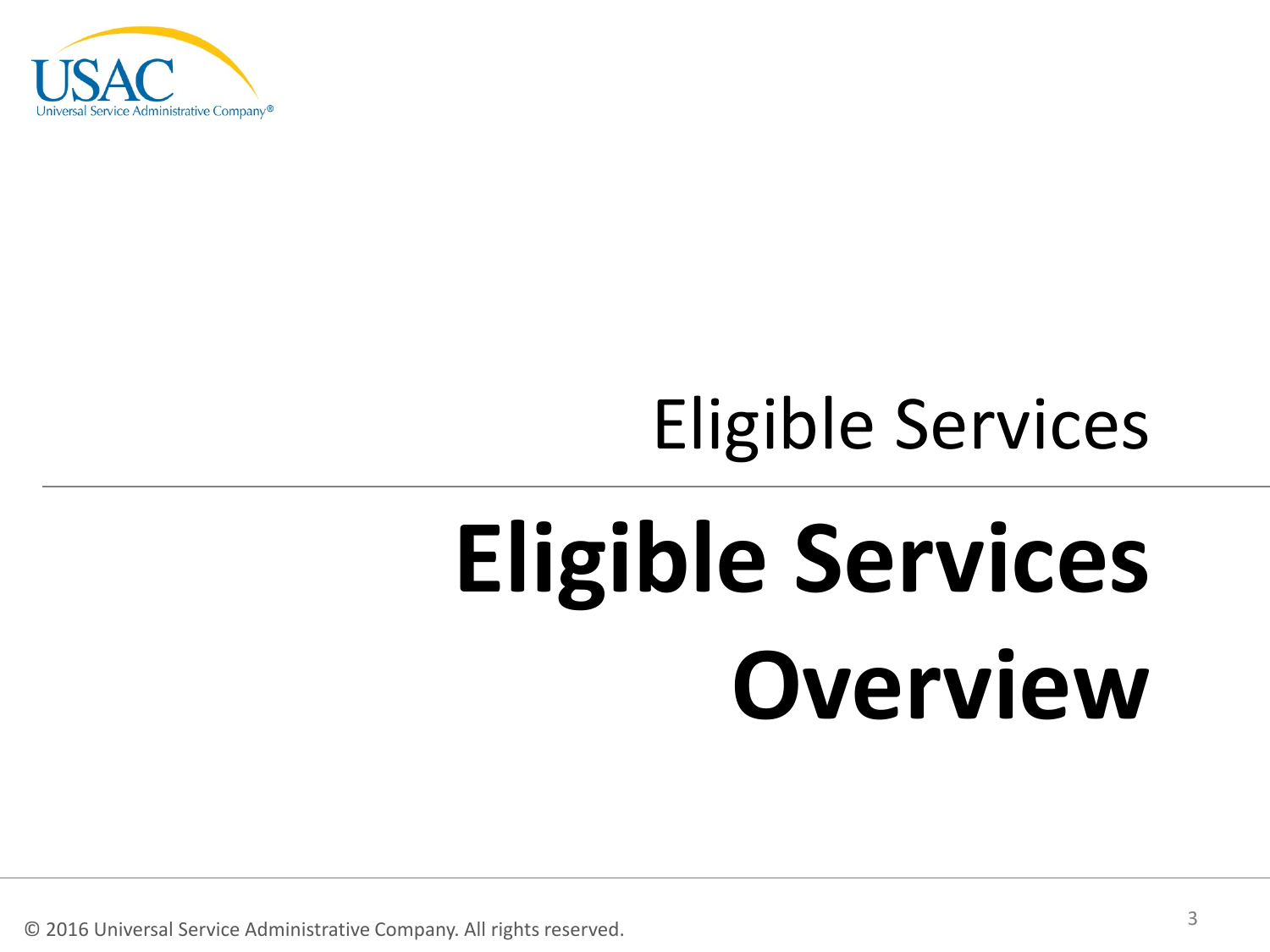

### **Draft FY2017 Eligible Services List**

- The Draft FY2017 ESL was released June 3, 2016
- Comment Date: July 5, 2016
- Reply Comment Date: July 20, 2016
- File in WC Docket No. 13-184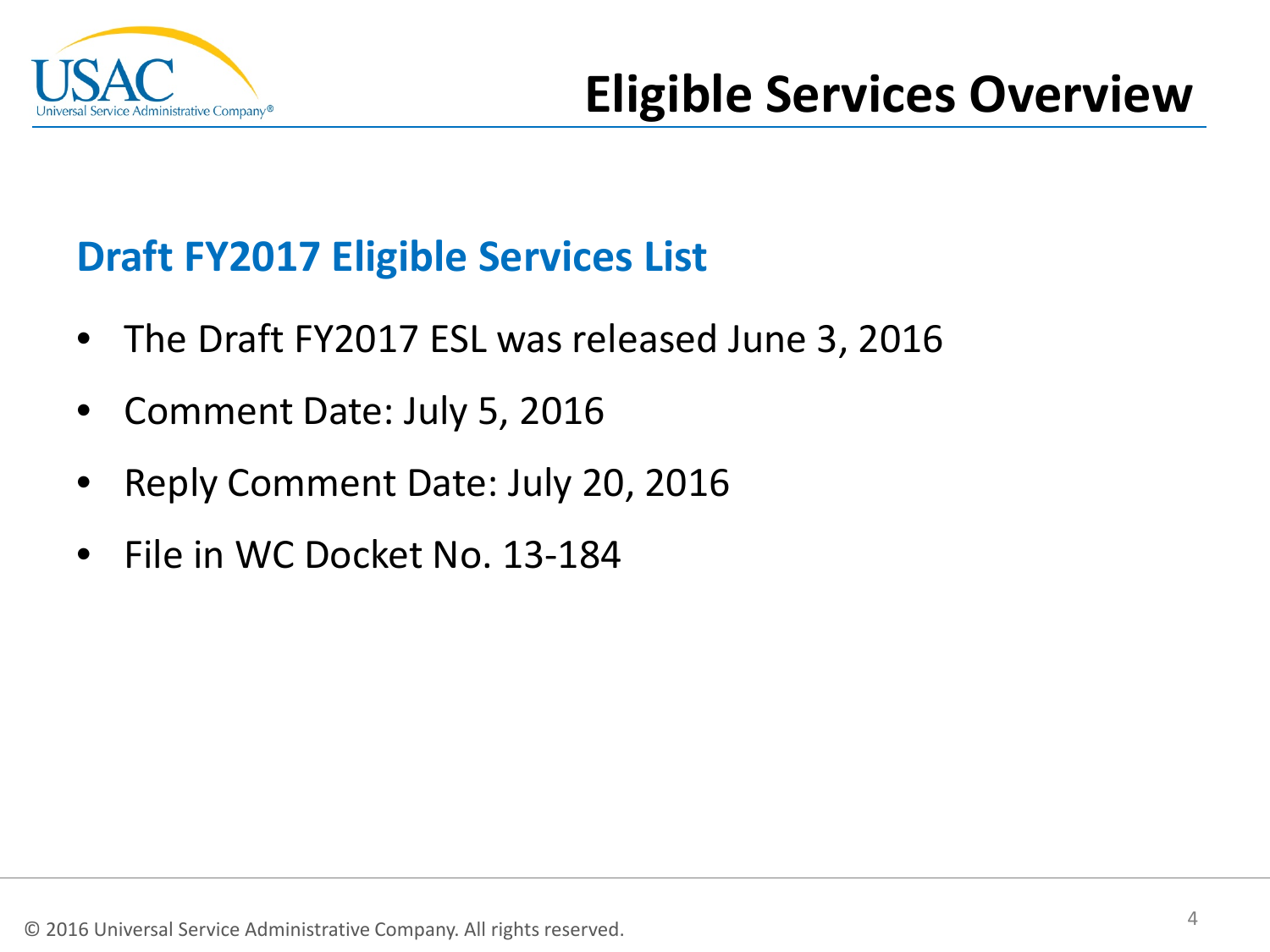

### **Draft FY2017 Eligible Services List**

• Proposes an explanation and definition of "campus" distinguishing between: (1) connections between instructional buildings on a single school campus that are Category Two internal connections; and (2) connections between instructional buildings of a single school that are on separate campuses and connections between different schools, both of which are considered part of a WAN.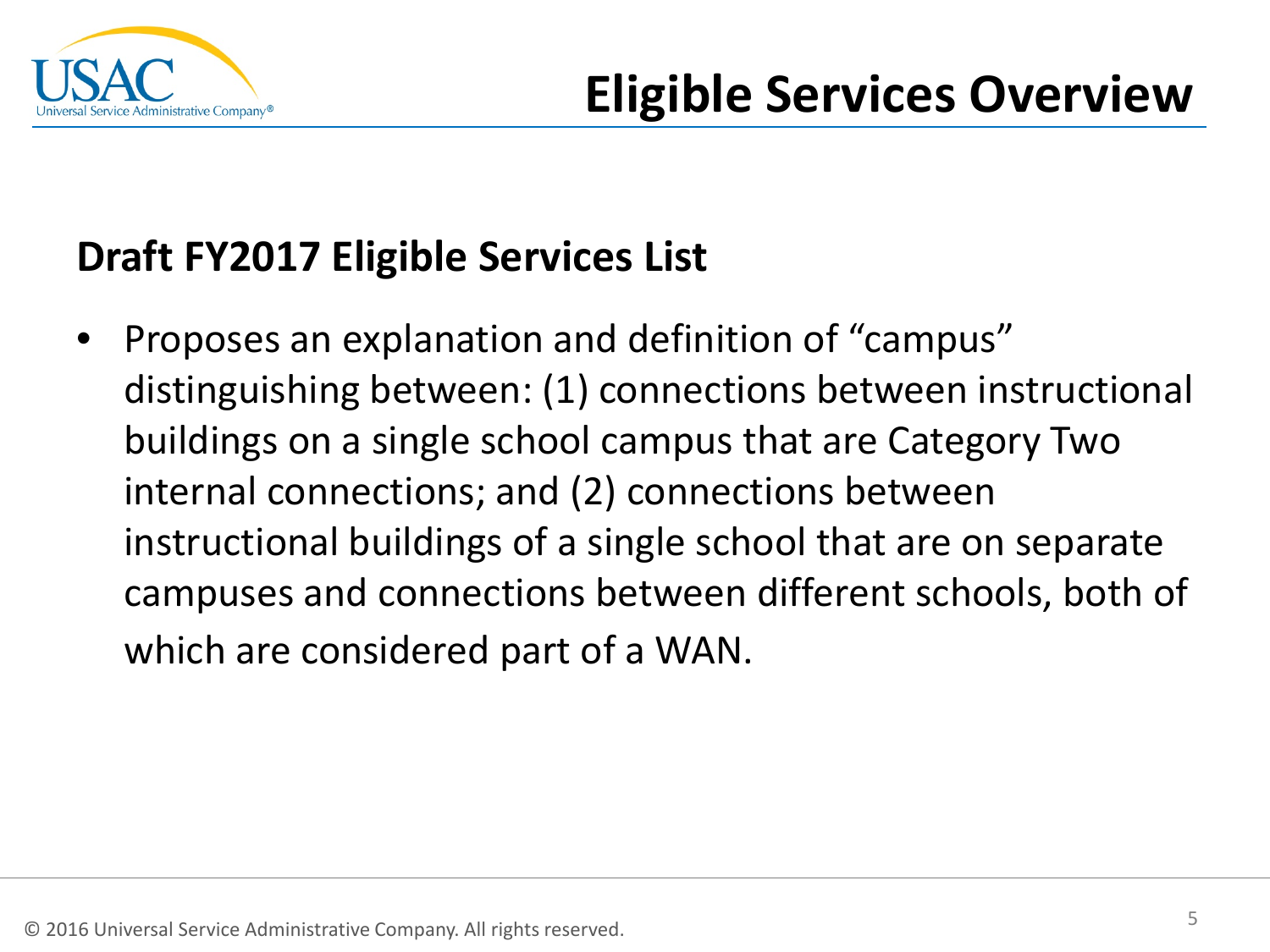

### Eligible Services

## **Category One**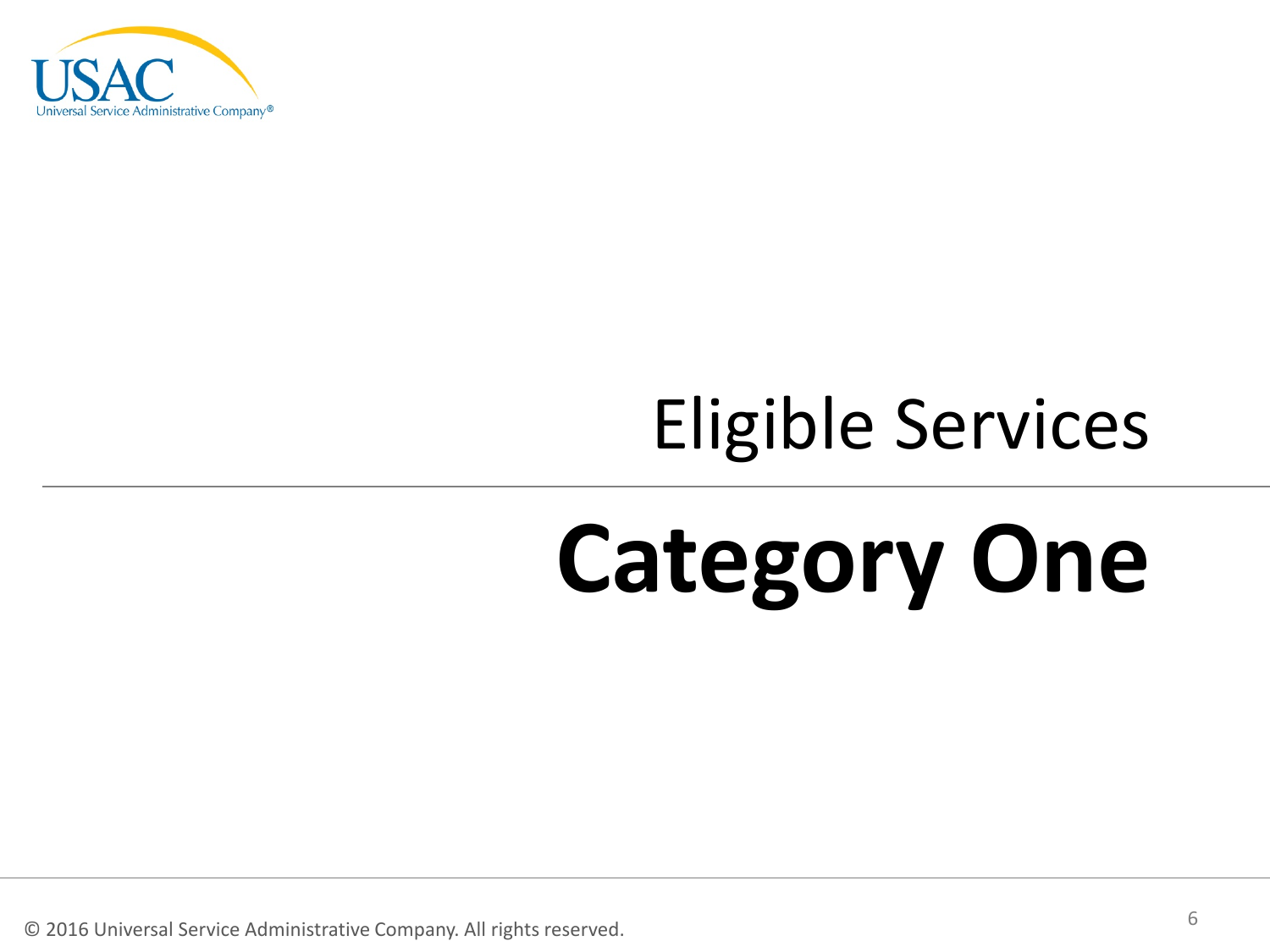

### **Eligible Data Transmission Services and Internet Access**

- Fiber (Lit and Dark)
- OC-1, OC-3, OC-12, OC-n
- Wireless Service (e.g. microwave)
- Satellite Services
- DS-1, DS-2, DS-3
- Ethernet
- T-1, T-3, Fractional T-1
- Frame Relay
- SMDS
- Cable Modem
- DSL
- ATM
- Telephone Dialup
- Broadband over Power Lines
- Self-provisioned Broadband Network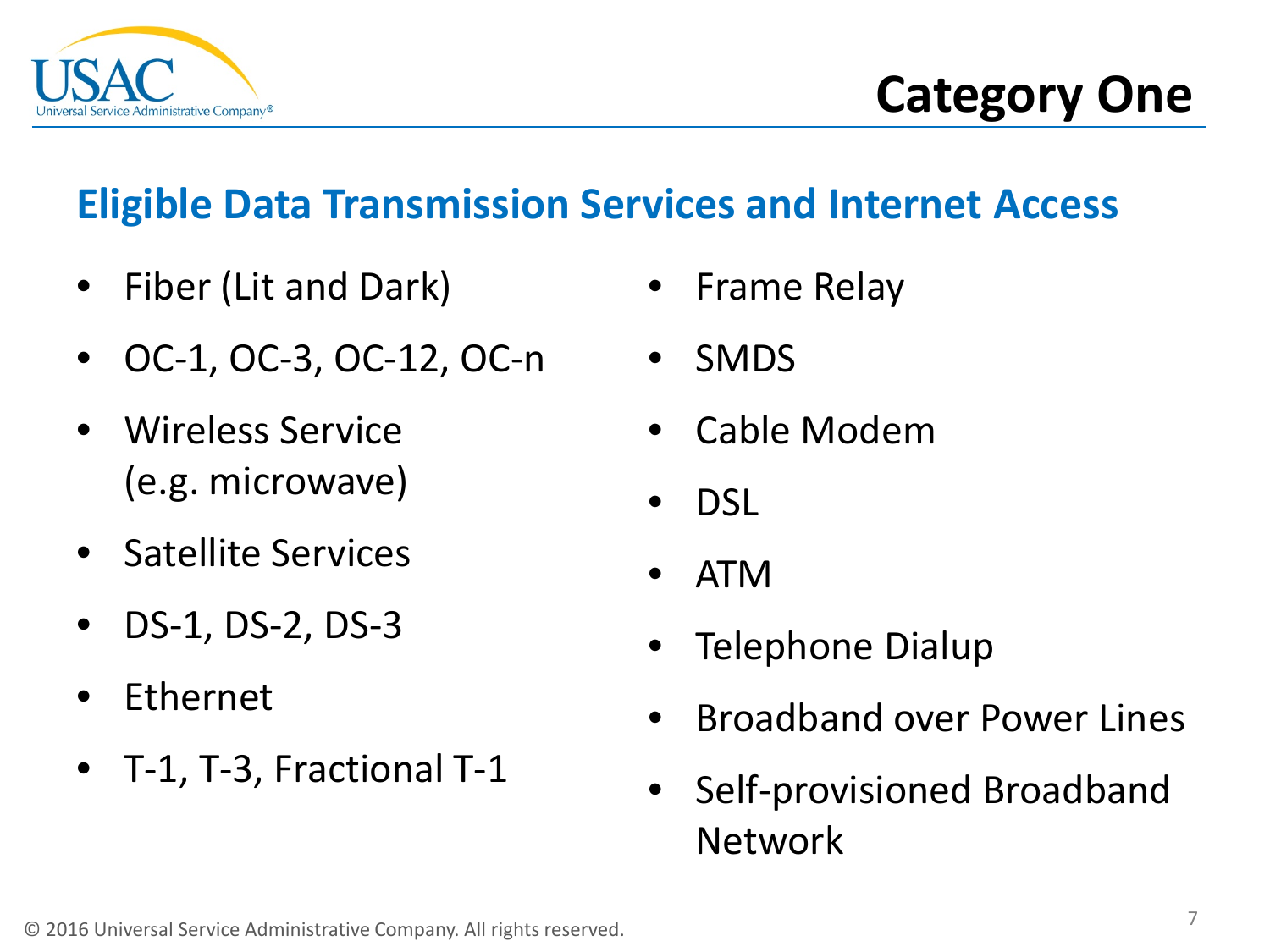

**Category One**

### **Voice Phasedown**

- Voice phasedown is still in effect.
- For FY2017, the reduction to voice services is 60%.

| <b>Discount %</b> | <b>FY2015</b><br>$-20%$ | <b>FY2016</b><br>$-40%$ | <b>FY2017</b><br>$-60%$ | <b>FY2018</b><br>$-80%$ | <b>FY2019</b><br>$-100%$ |
|-------------------|-------------------------|-------------------------|-------------------------|-------------------------|--------------------------|
| 90                | 70                      | 50                      | 30                      | 10                      | $\mathbf 0$              |
| 80                | 60                      | 40                      | 20                      | $\mathbf 0$             | $\mathbf{0}$             |
| 70                | 50                      | 30                      | 10                      | $\mathbf 0$             | $\mathbf{0}$             |
| 60                | 40                      | 20                      | $\mathbf 0$             | $\mathbf 0$             | $\mathbf 0$              |
| 50                | 30                      | 10                      | $\boldsymbol{0}$        | $\mathbf 0$             | $\mathbf{0}$             |
| 40                | 20                      | $\mathbf 0$             | 0                       | $\mathbf 0$             | $\mathbf 0$              |
| 30                | 10                      | $\overline{0}$          | $\mathbf 0$             | $\mathbf 0$             | $\overline{0}$           |
| 25                | 5                       | $\mathbf 0$             | $\boldsymbol{0}$        | $\mathbf 0$             | $\mathbf 0$              |
| 20                | $\mathbf 0$             | $\mathbf 0$             | $\boldsymbol{0}$        | $\mathbf 0$             | $\mathbf 0$              |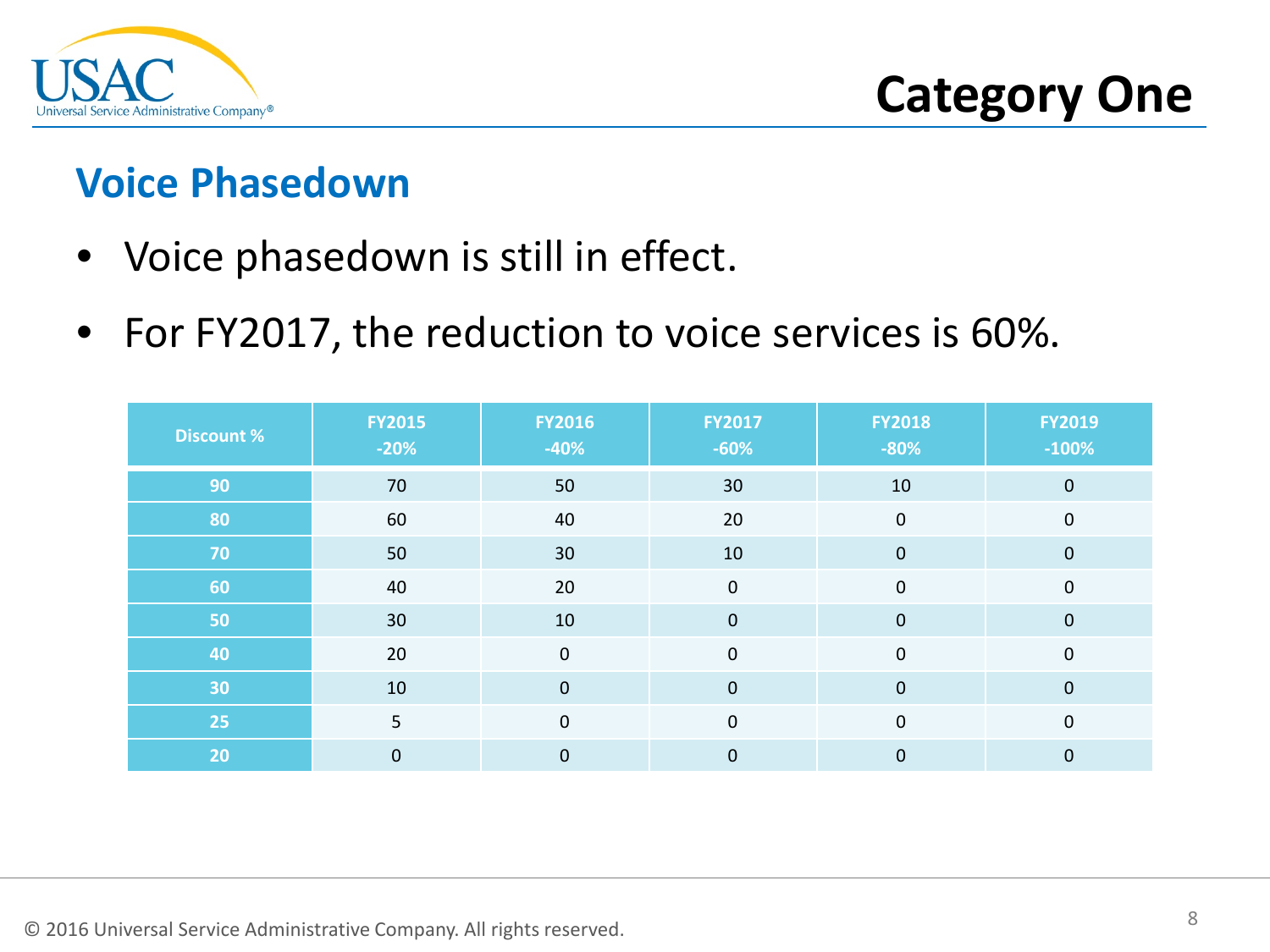

### **Voice Phasedown – More Information**

- Circuits are subject to the voice phasedown if any portion of the circuit is dedicated to voice.
	- Circuits wholly dedicated to voice such as PRIs and SIP trunks are fully subject to the phasedown.
	- A T-1 used for voice is subject to the phasedown if any of the channels are dedicated to voice.
- If there is a voice application running over a data circuit with no portion of the circuit dedicated to voice, the circuit is not subject to the phasedown.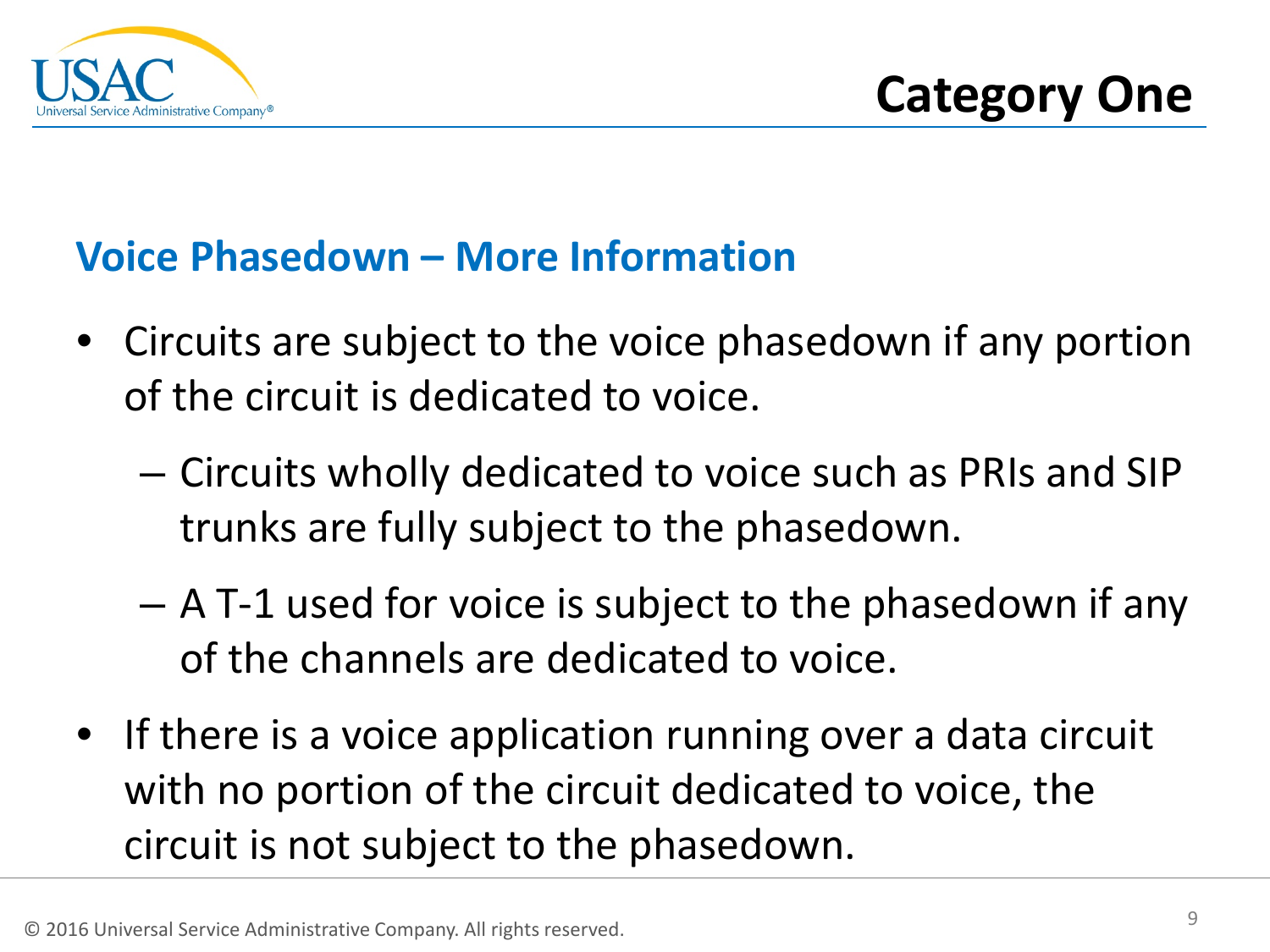

### **Eligible Voice Services Subject to Phasedown**

- Local, long distance, 800 service
- POTS
- Interconnected VoIP
- Circuit capacity dedicated to providing voice service
- Centrex
- PRI/ISDN
- Radio Loop
- Satellite telephone service
- Shared telephone service
- Wireless telephone service including cellular voice
	- Data and text messaging must be cost allocated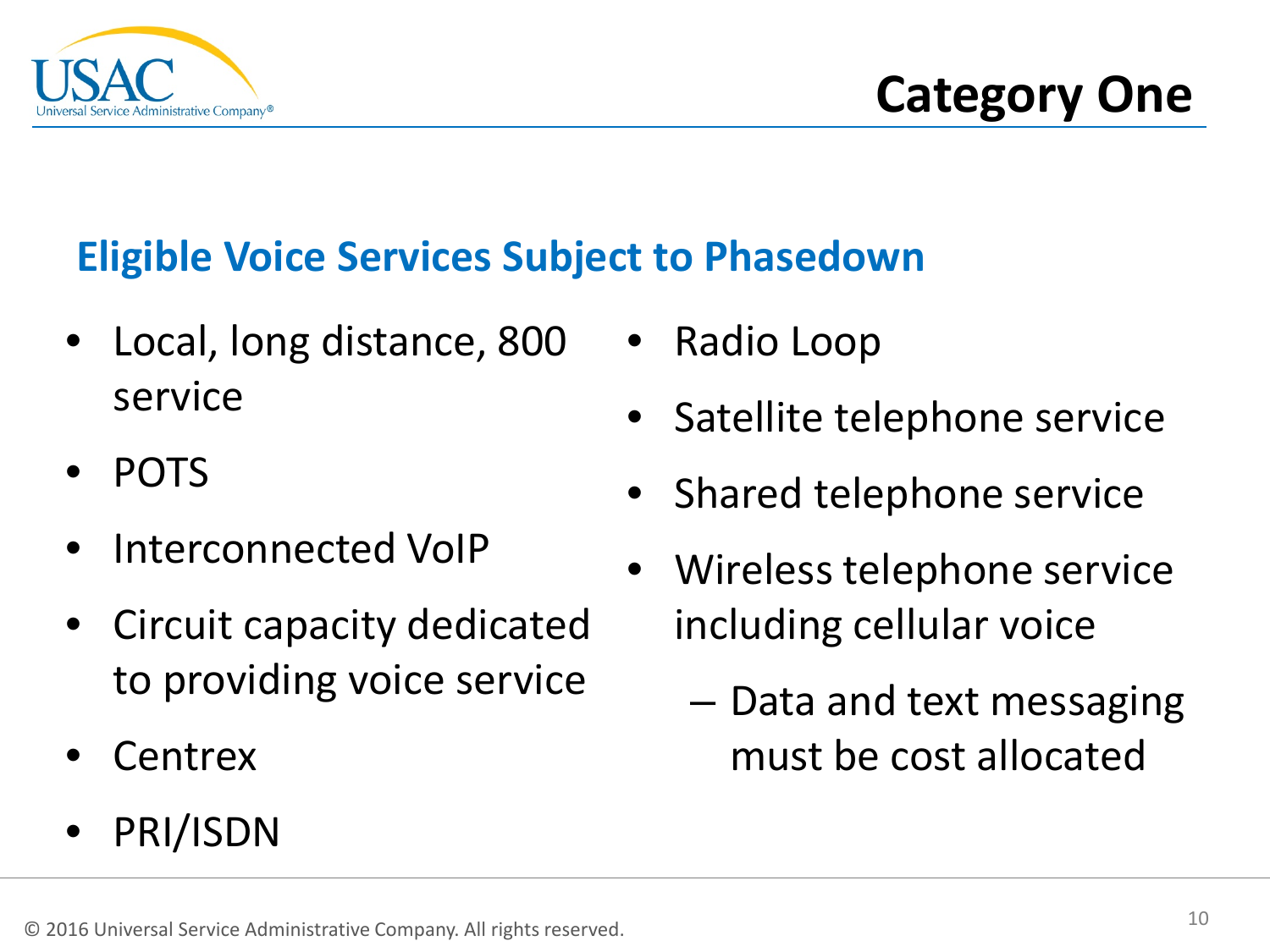

#### **Eligibility Limitations for Internet Access**

- A firewall service that is a standard component of an Internet access service does not require cost allocation.
- A standalone firewall service either provided by a third party or priced out separately is only eligible as a Category Two internal connections component.
- Off-campus use, even if used for an educational purpose, is ineligible for support and must be cost allocated out of any funding request.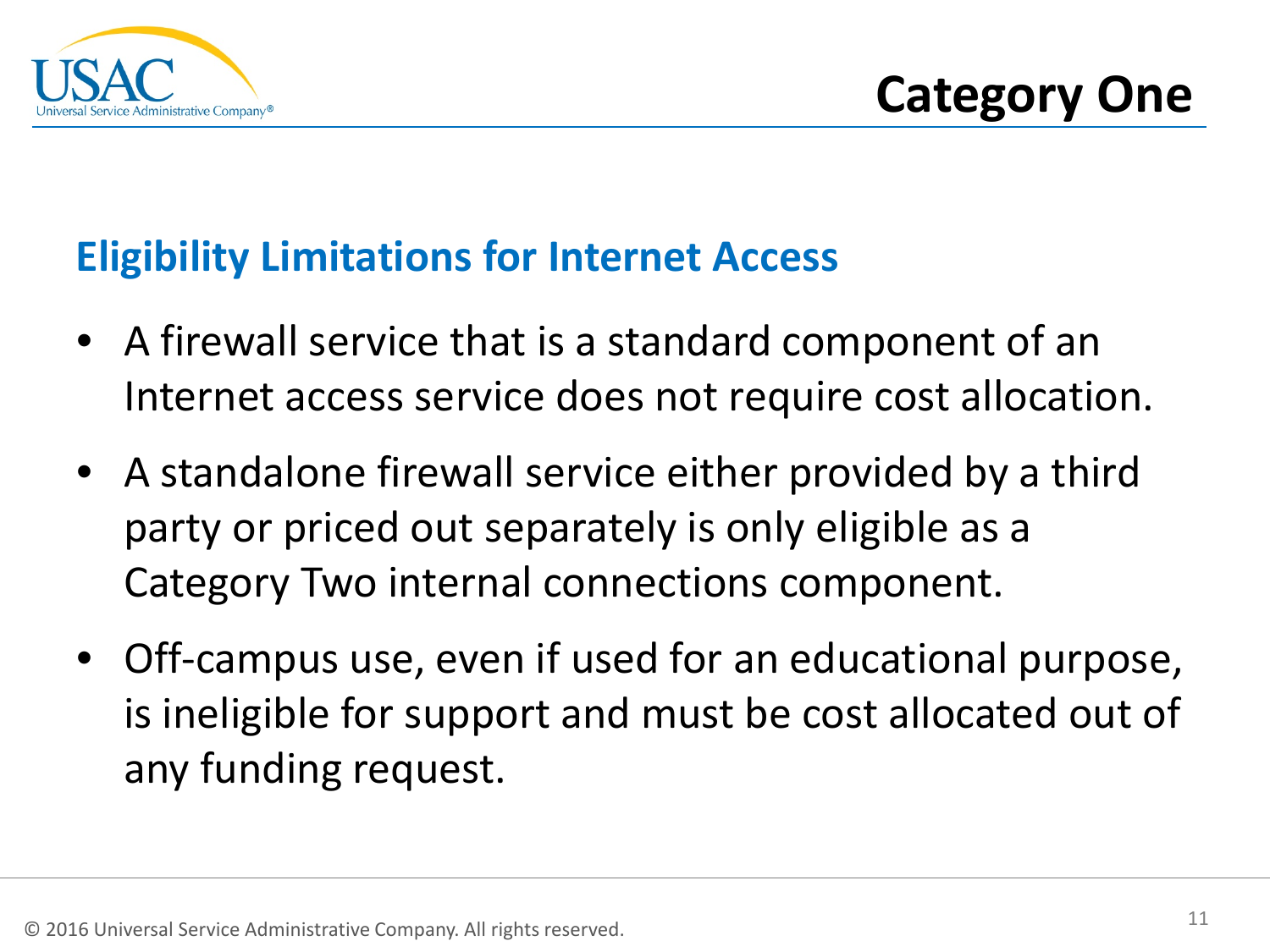

#### **Eligibility Limitations for Data Plans for Portable Devices**

- Data plans and air cards for mobile devices are eligible only where the school or library demonstrates that the individual data plans are the most cost-effective option for providing internal broadband access for mobile devices.
- Applicants need to compare the cost of data plans or air cards for mobile devices to the total cost of all components necessary to deliver connectivity to the end-user device (including the cost of Internet access and digital transmission service to the school or library).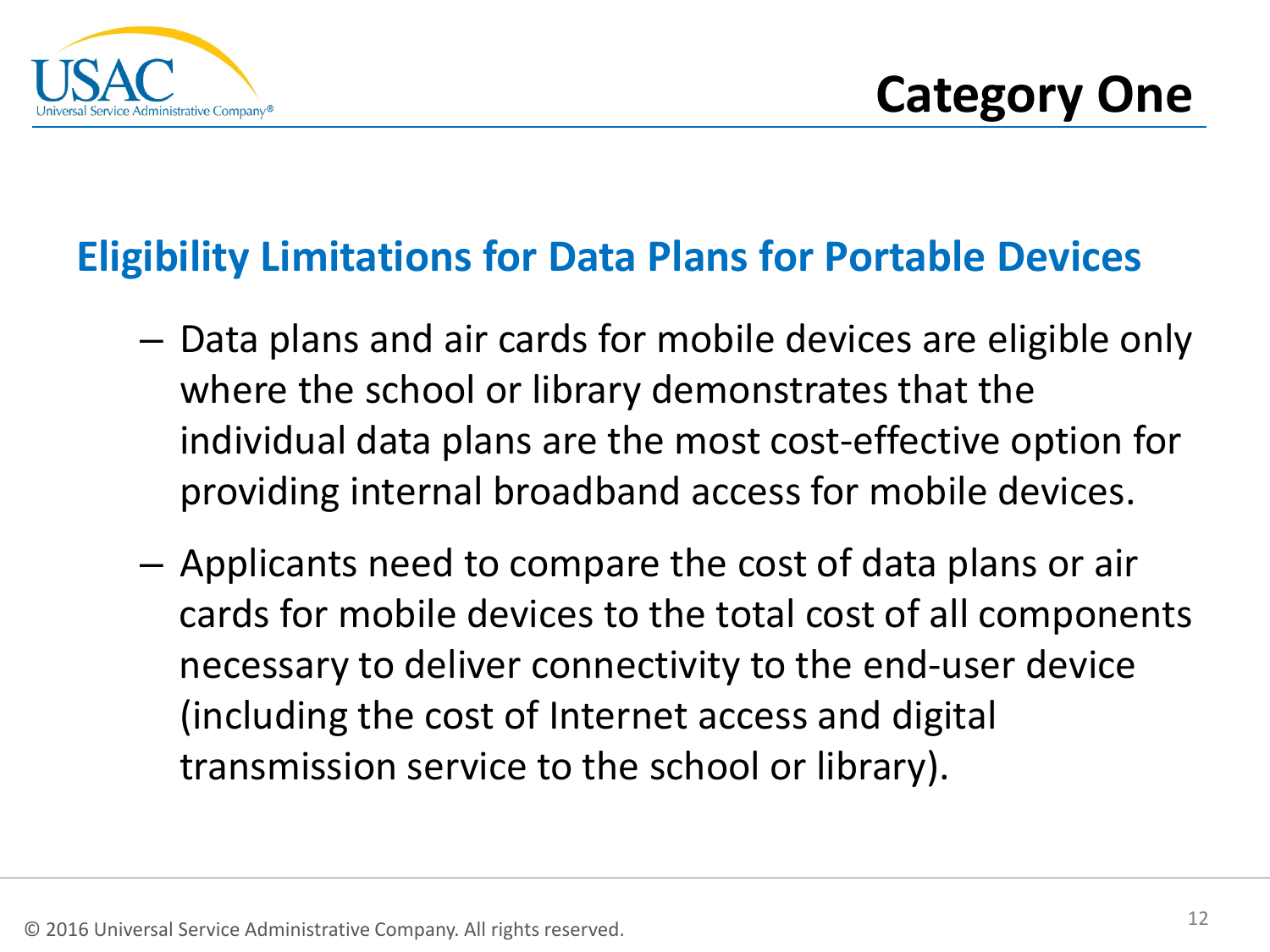

### **Eligibility Limitations for Data Plans for Portable Devices**

- Eligibility requirements:
	- Seeking support for data plans or air cards for mobile devices for use in a school or library with an existing broadband connection and WLAN implicates the E-rate program's prohibition on requests for duplicative services.
	- Must be able to demonstrate either that installing a Wireless Local Area Network (WLAN) is not physically possible or
	- Must be able to provide a comparison of the costs to implement an individual data plan versus WLAN solution.
		- "The cost comparison may be established through the competitive bid process of seeking and comparing bids on both WLANs and individual data plans."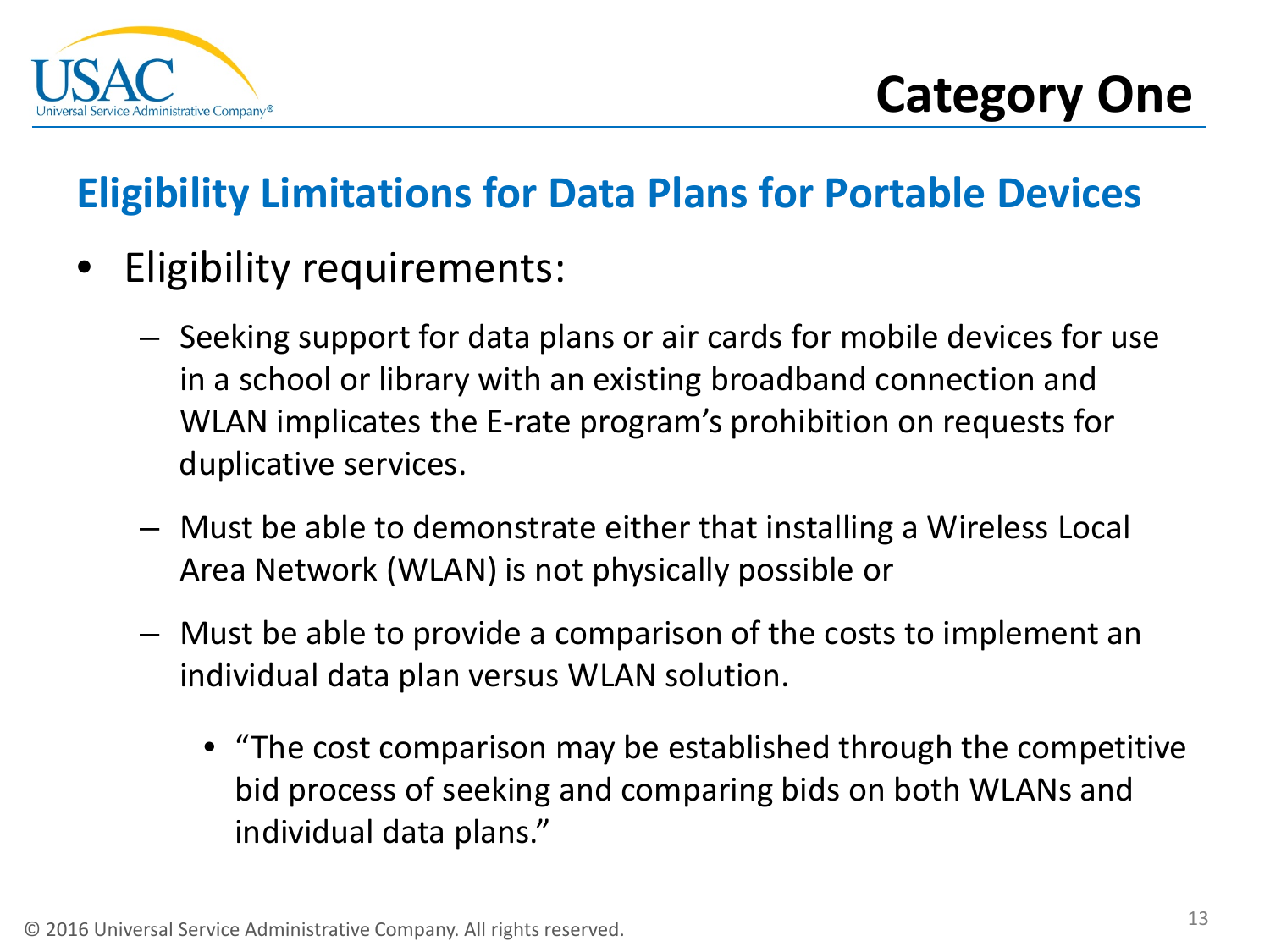

#### **Cost Comparisons for Data Plans for Portable Devices**

- The comparison may include the recurring cost of current broadband connection.
- The comparison may not include likelihood of receiving Category Two support.
- Program rules require applicants to use the pre-discount cost of the service and not the post-discount cost when evaluating price as the primary factor.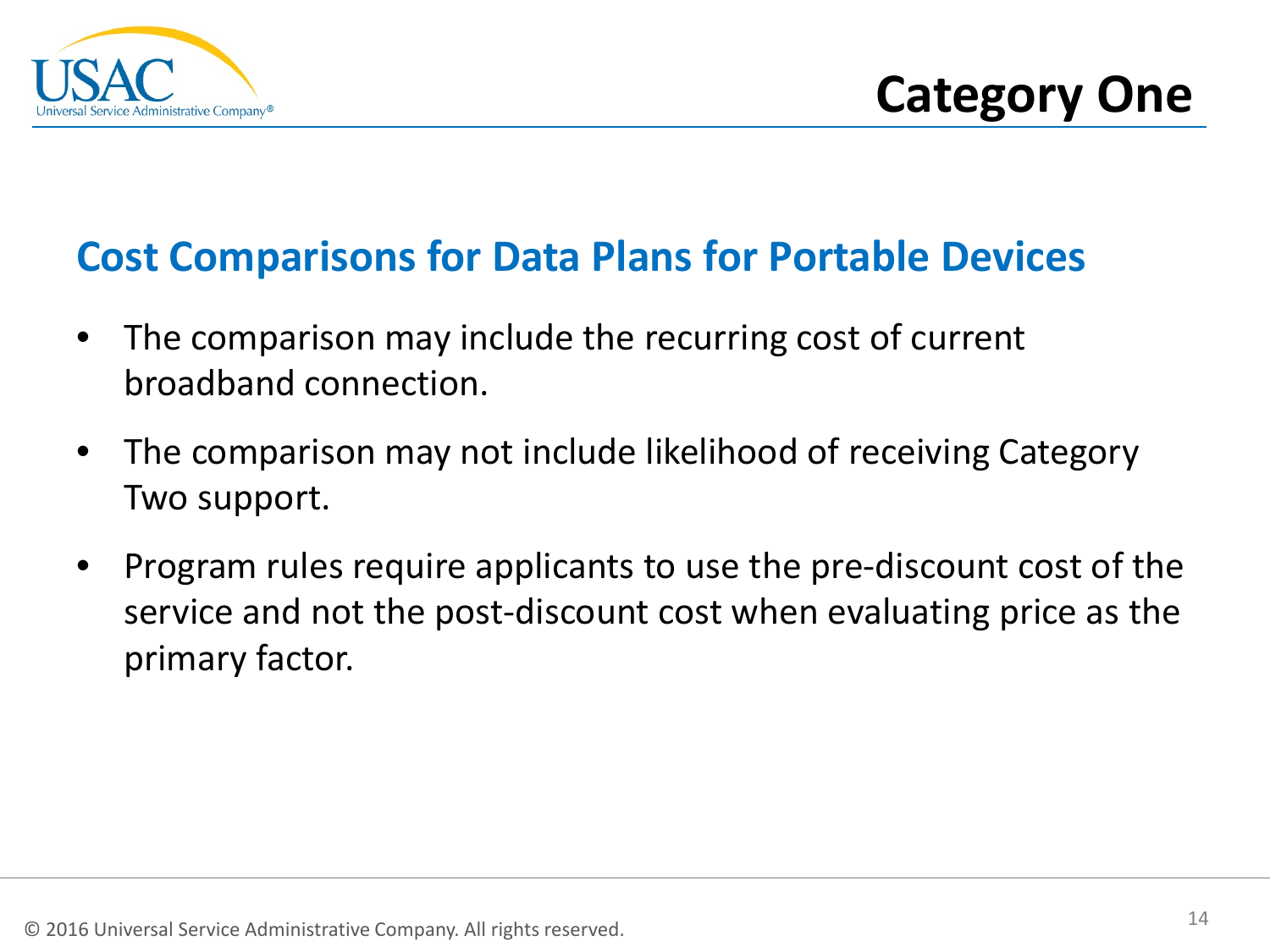

### **Cost Allocations for Data Plans for Portable Devices**

- Request must be for services that will be in use, must not be for duplicative services, and must be cost allocated for off campus use.
- Per the 2014 Bundling Order, cost allocation must be made for ineligible non-ancillary components including, but not limited to, end user devices such as telephone and VoIP Handsets, computers, tablets, and smartphones.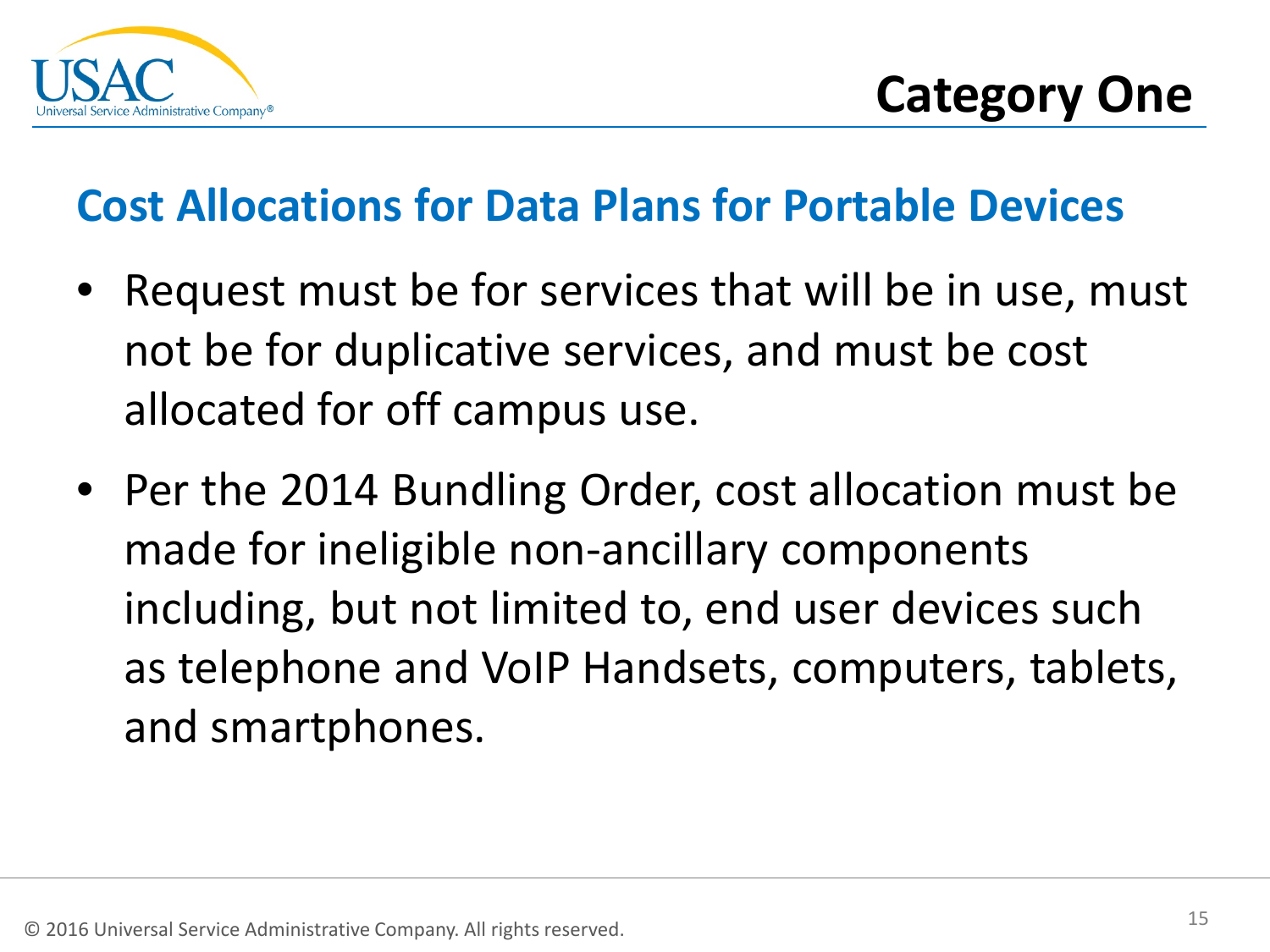

### Eligible Services

## **Category Two**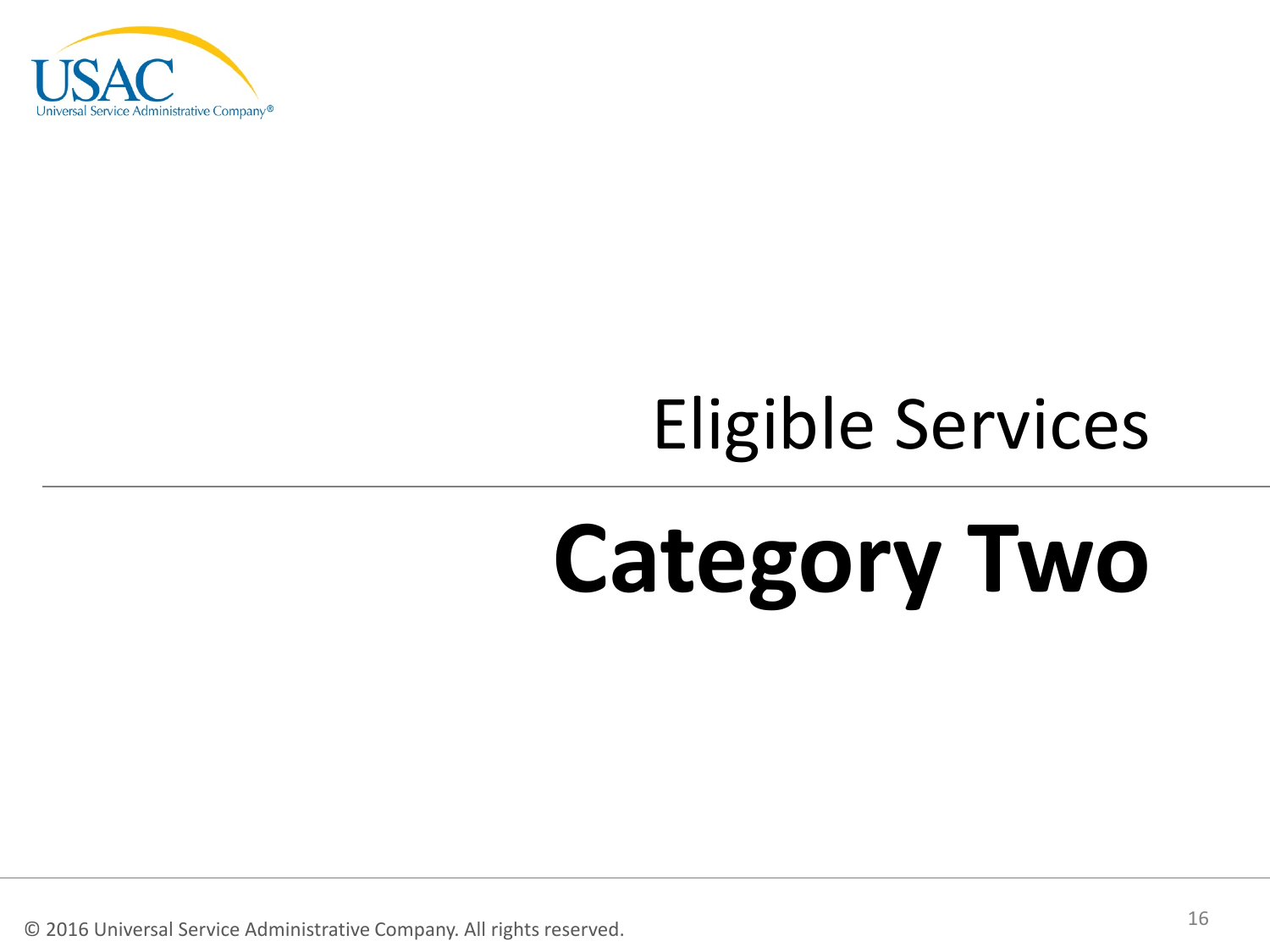

**Category Two**

### **Eligible Internal Connections**

- Subject to the Category Two five-year budget approach
- Access points – UPS
- Cabling – Wireless LAN Controllers
- Caching
- Firewalls
- Switches
- Routers

– Racks

- Improvements, upgrades and software necessary to support eligible broadband internal connections components
- Functionalities listed here that can be virtualized in the cloud, and equipment that combines eligible functionalities are also eligible.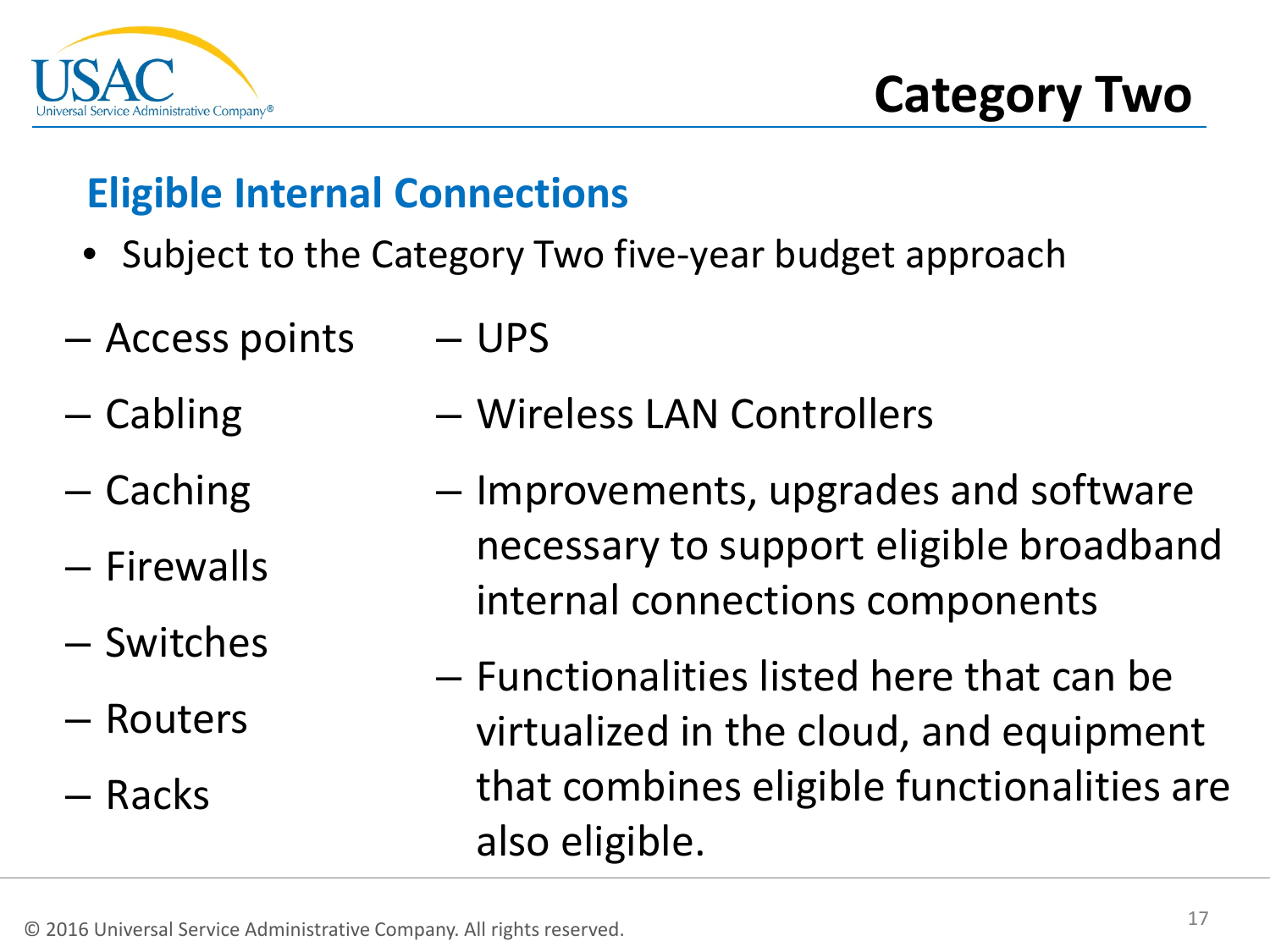

### **Managed Internal Broadband Services (e.g. Managed Wi-Fi)**

- Subject to the Category Two five-year budget approach
- Services provided by a third party
	- Operation
	- Management
	- And/or monitoring of eligible broadband internal connection components
- The third party may manage the school or library's equipment or provide the equipment as part of a lease.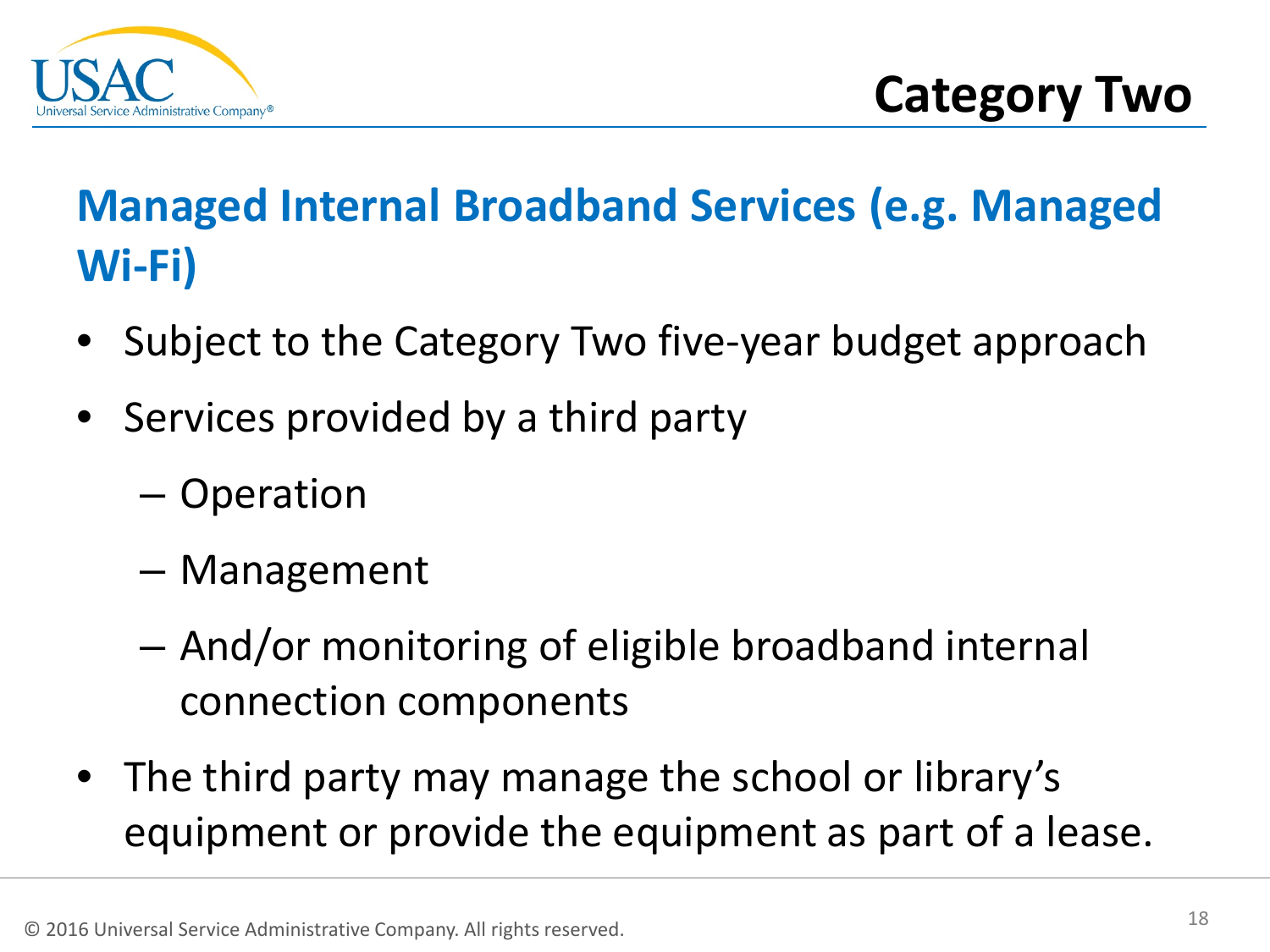

### **Managed Internal Broadband Services (e.g. Managed Wi-Fi)**

- **Eligibility Limitations** 
	- Supports only the equipment functions listed as eligible as broadband internal connections components.
	- Upfront charges as part of the contract are eligible.
		- Any ineligible internal connections components (e.g. tablets) must be cost-allocated out.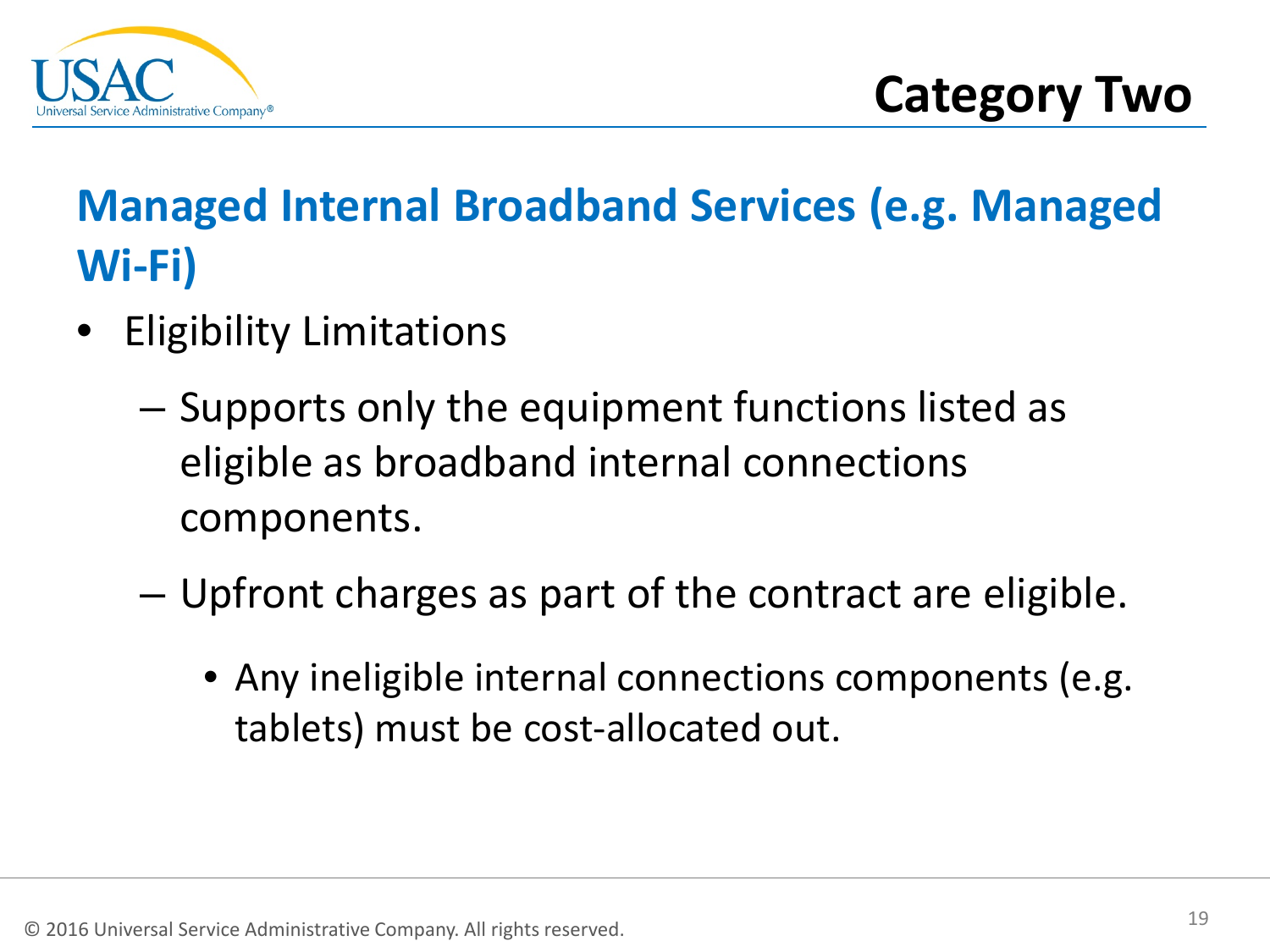

### **Basic Maintenance of Internal Connections**

- Subject to the Category Two five-year budget approach
- Support for basic maintenance of eligible internal connections such as:
	- Repair and upkeep of hardware
	- Wire and cable maintenance
	- Basic tech support
	- Configuration changes
- Support for BMIC is limited to actual work performed under the contract.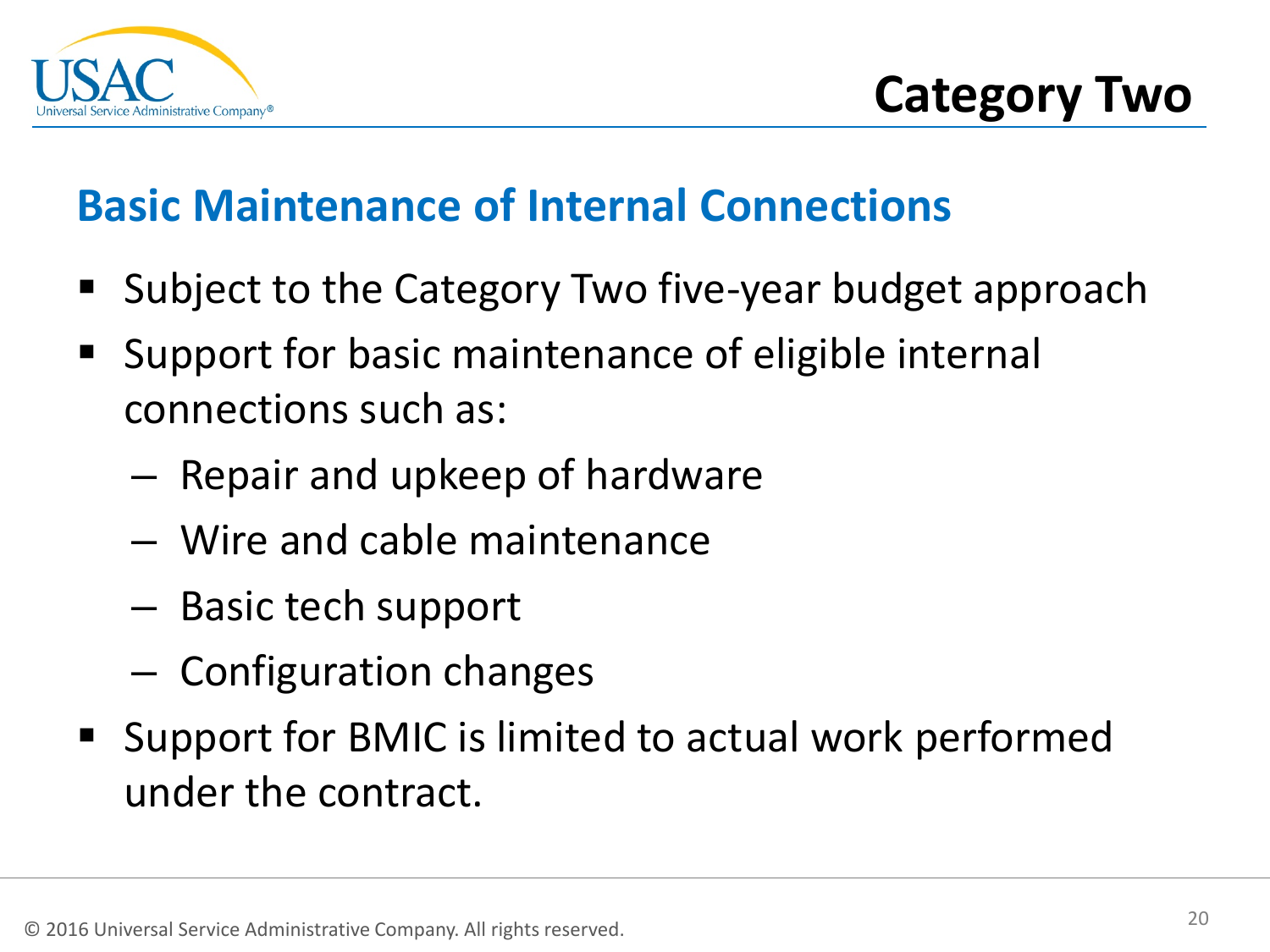

**Category Two**

### **Basic Maintenance of Internal Connections**

- Basic maintenance does not include:
	- Services that maintain ineligible equipment
	- Upfront estimates that cover the full cost of every piece of eligible equipment
	- Services that enhance the utility of equipment
	- Network management services, including 24-hr network monitoring
	- On-site technical support
	- Unbundled warranties
- Note: Operations and management of eligible equipment is not supported as BMIC but is eligible as Managed Internal Broadband Services.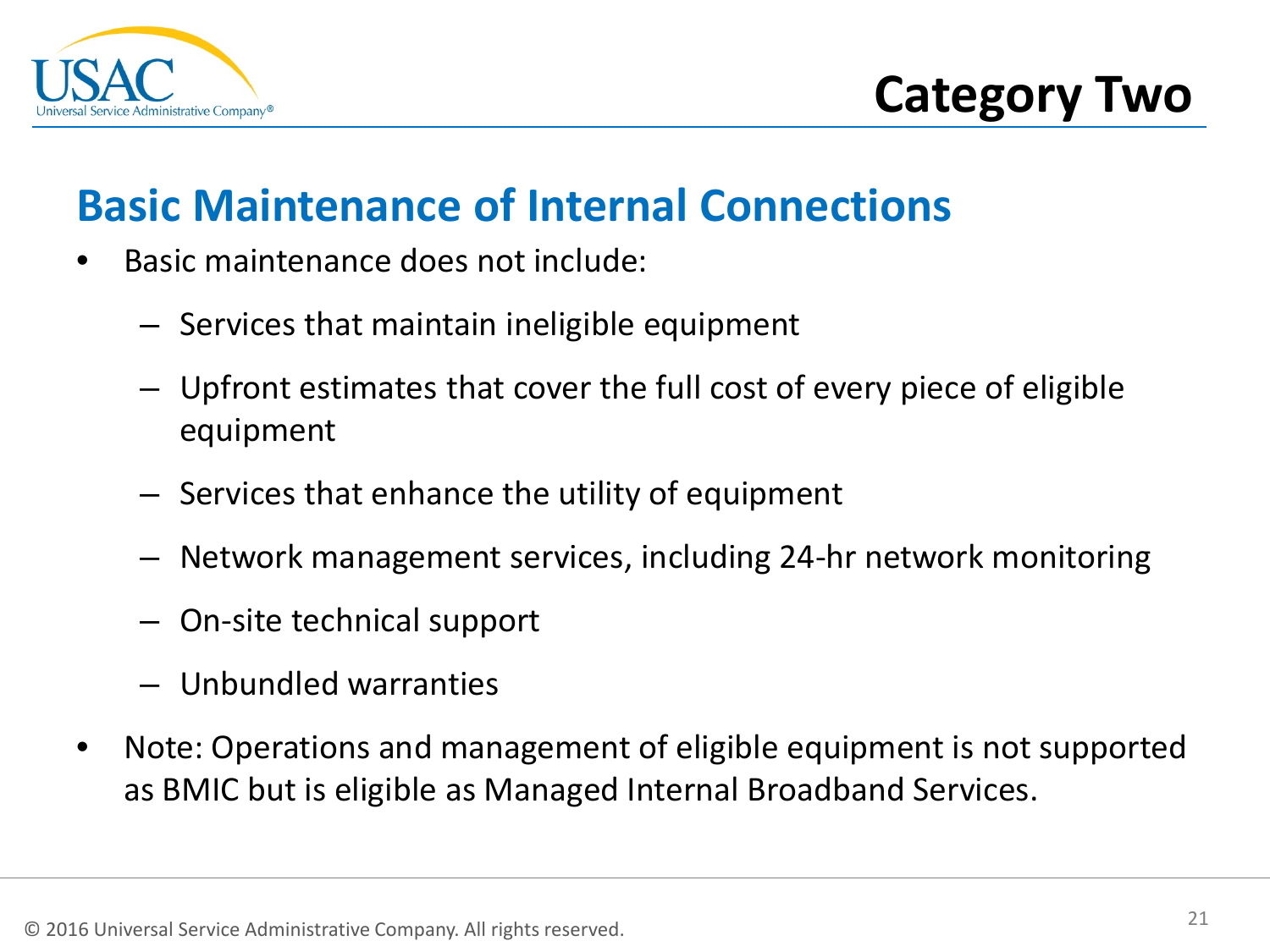

### **Miscellaneous**

- Eligible Charges
	- Taxes, surcharges and other similar reasonable charges
	- Lease fees to rent or lease eligible components
	- Shipping charges
	- Training
	- Installation and configuration
		- Installation may be provided by a third party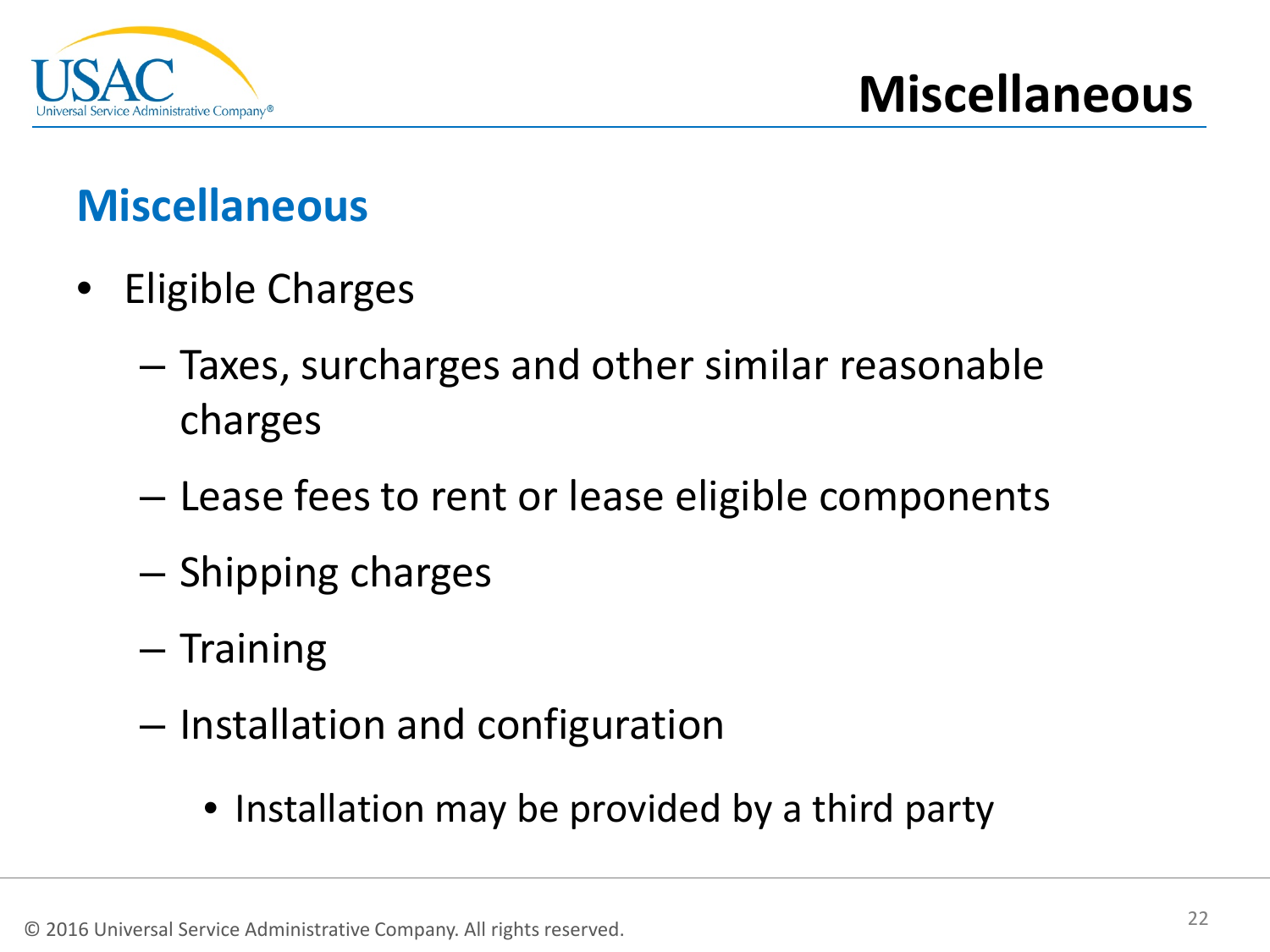

### **Additional Service Provider Responsibilities**

- After you are selected as an E-rate customer's service provider, you may be expected to:
	- Provide documentation for eligible services under review
	- Help the applicant with cost allocations.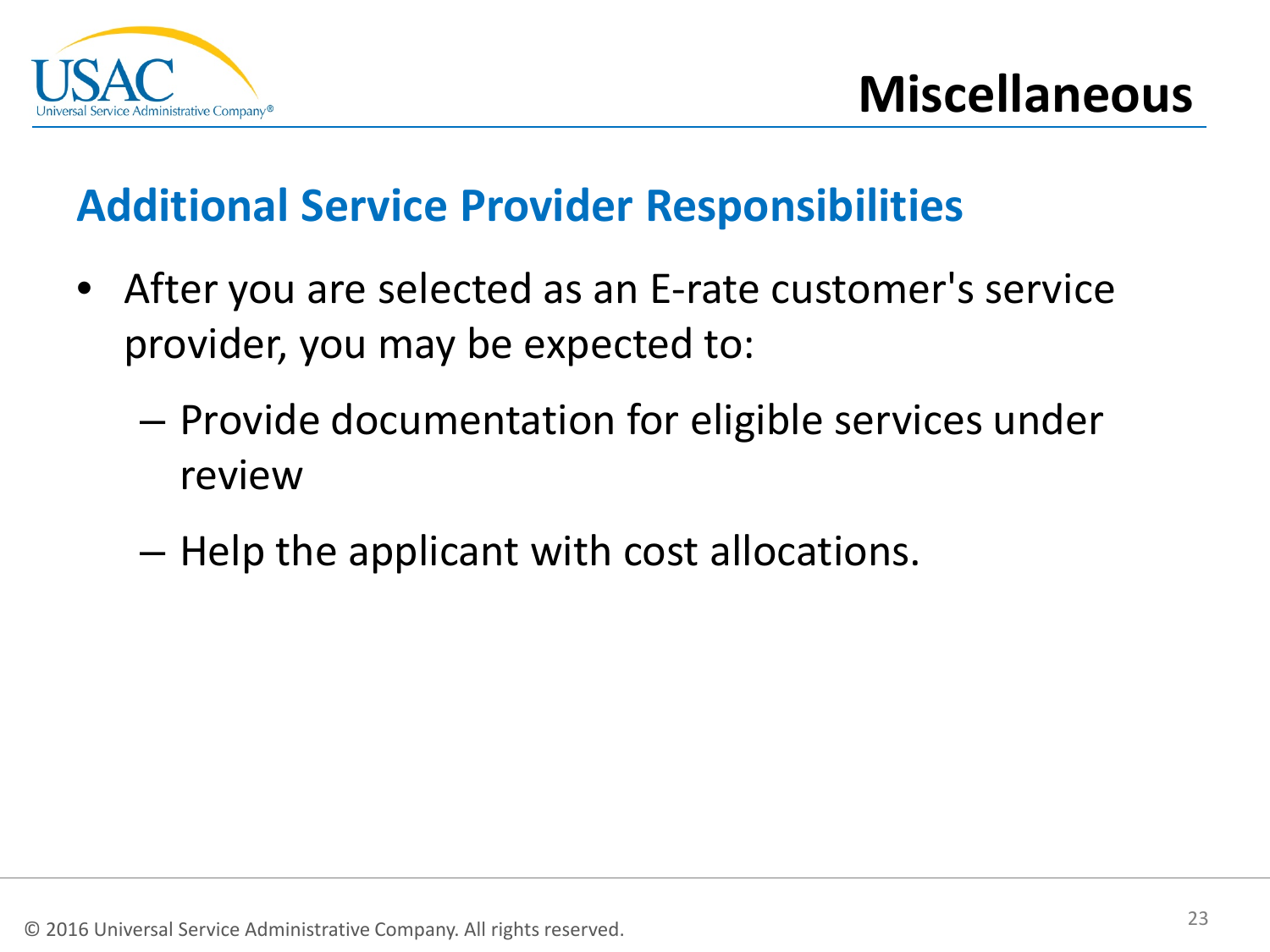

### Eligible Services

# **Pricing Transparency**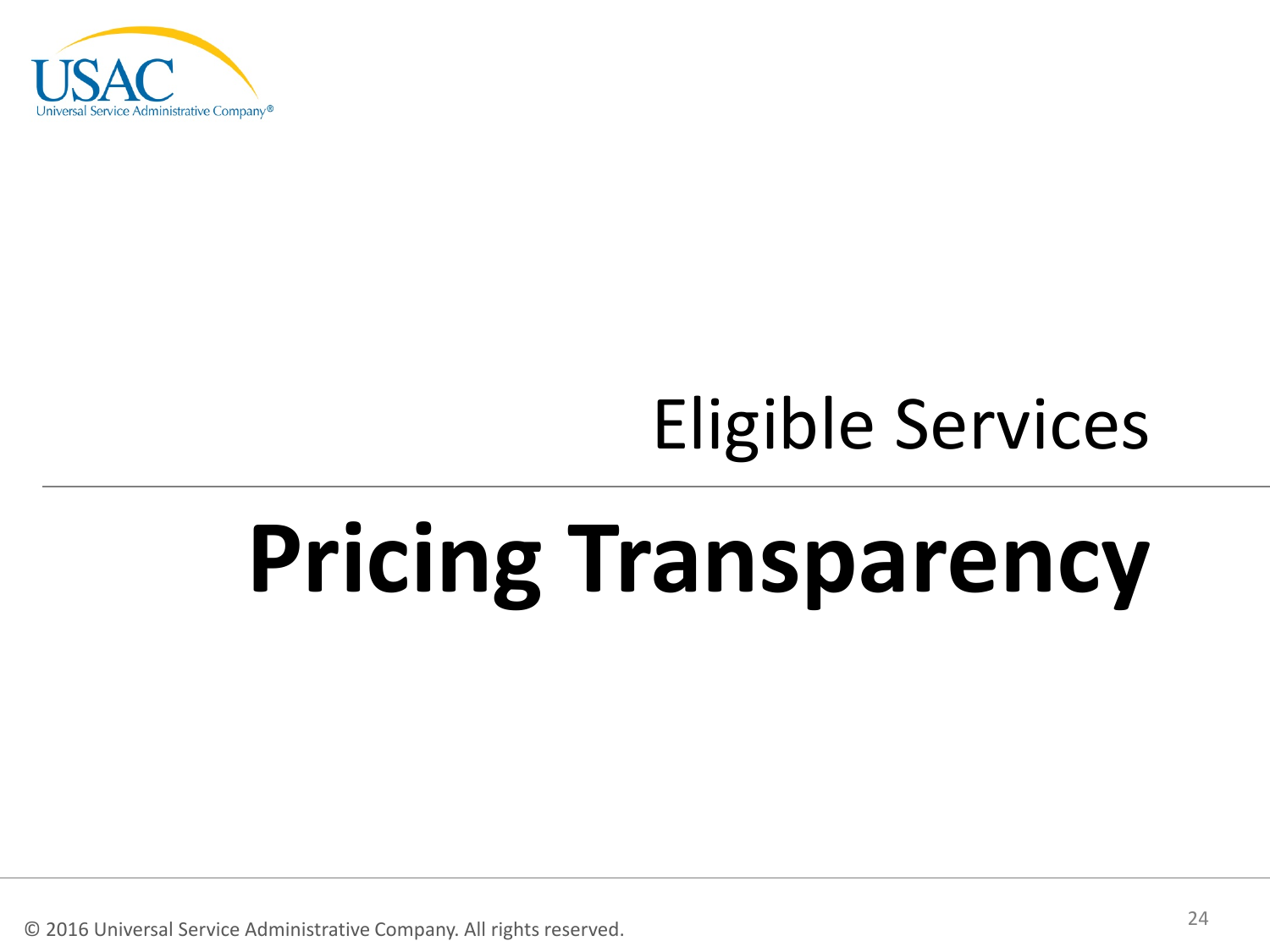

### **Increasing Pricing Transparency**

- Transparency requirements for both E-rate recipients and vendors began in FY2015.
- Provides greater visibility into pricing and technology choices.
- Improves analyses performed by the FCC, state coordinators and third parties regarding the program's effectiveness and potential improvement of cost-efficient purchasing.
- Help identify best practices for purchasing and reducing waste.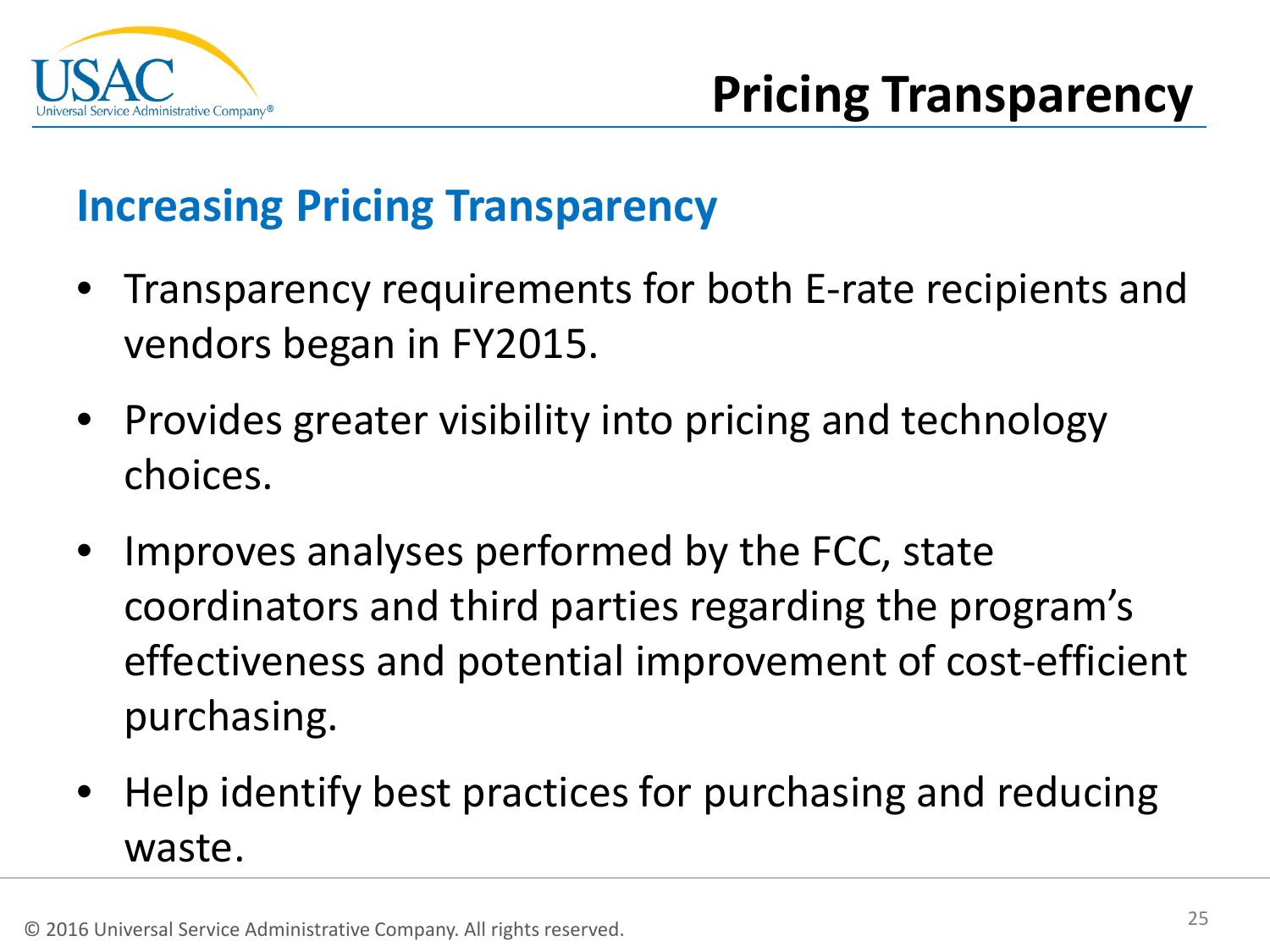

### **Increasing Pricing Transparency**

- In order to create pricing transparency, "Item 21" information entered in the FCC Form 471 is publicly available through two tools: [View/Download FCC Form 471 for FY2016](https://data.usac.org/publicreports/Form471Detail) and [Download FCC Form 471 Information \(FY2015\)](https://slweb.universalservice.org/form471publicdatatool/app/#/).
- Contracts executed after  $9/18/2014$  may not contain any restriction barring publication of this pricing data.
- Applicants may opt out of this public disclosure requirement only if a specific state law or statute, local rule, or other restriction, such as a court order or pre-existing contract, bars publication of the purchasing price data.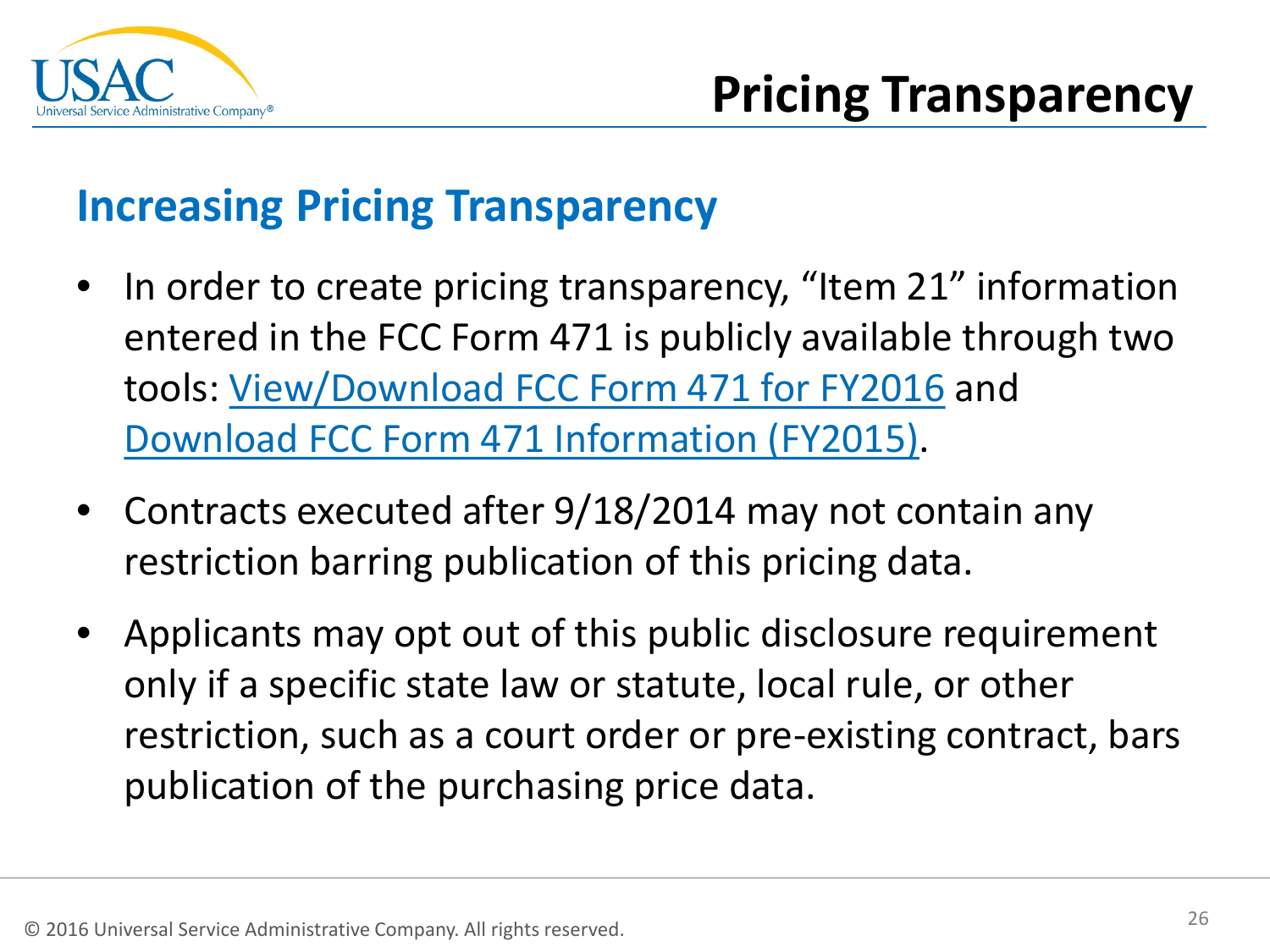

## **Questions?**